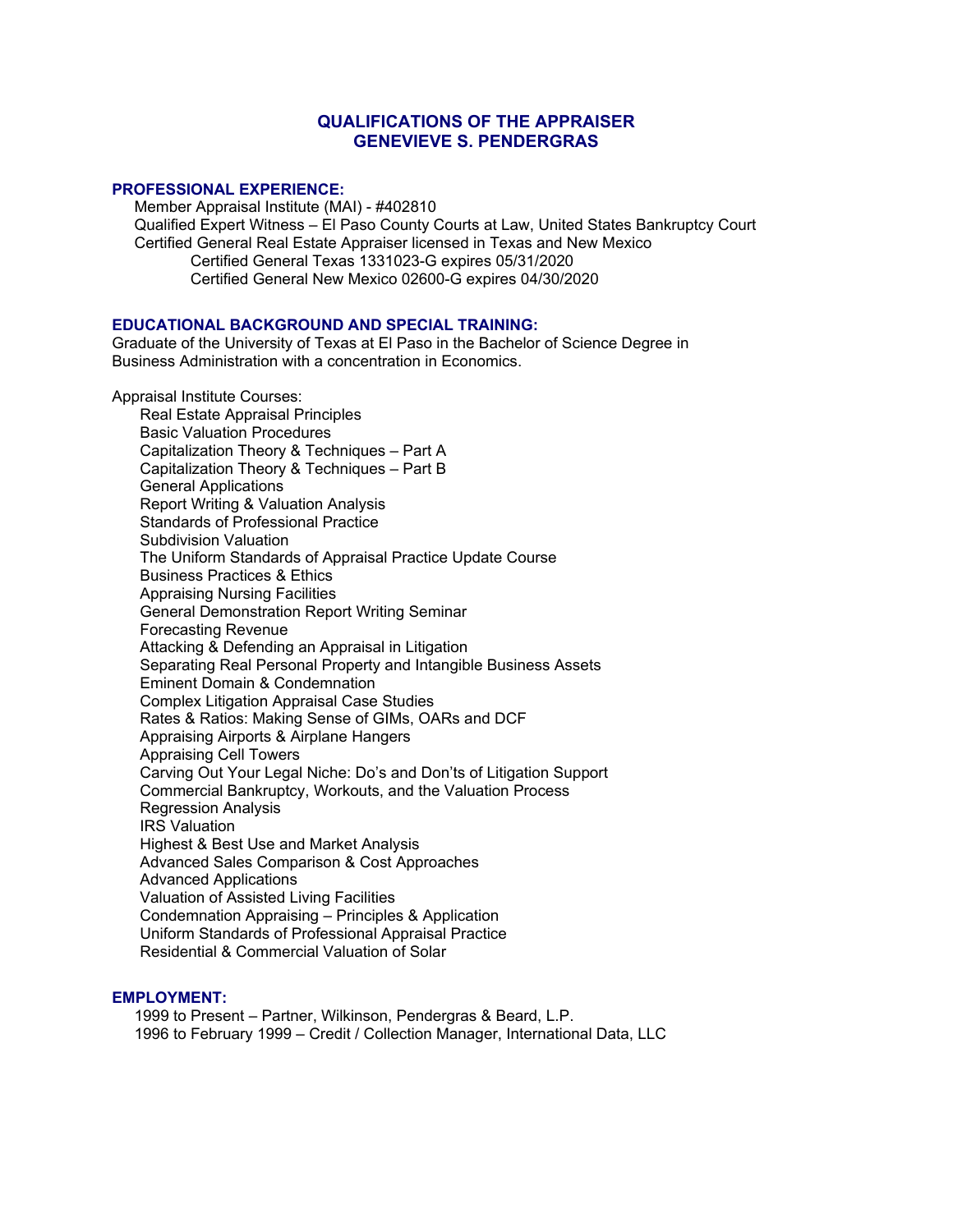## **REPRESENTATIVE APPRAISALS:**

Residential Subdivision Development, Commercial Subdivision Development, Master Planned Development, Easement Valuations, Right of Way Valuations, Eminent Domain & Condemnation, Municipal Utility Reimbursements, Partial Interests, Fast Food Restaurants, Restaurants, Light Industrial, Heavy Industrial, Office/warehouse, Office, Governmental Office, Retail, Apartments, Hotel/Motel, Banks, Self-Storage, Commercial Land, Agricultural Land, Automotive Dealerships, Special-Purpose, Truck Dealerships, Mobile Home, Car Washes, Churches, IRS Valuations, Day Care, Fitness Center, Lifestyle Retail, Neighborhood Retail, Retail Strip Center, Medical Office, Surgical Centers, Urgent Care Centers

#### **REPRESENTATIVE CLIENTS:**

Bank of America, Wells Fargo Bank, BBVA Compass Bank, Bank of the West, West Star Bank, First National Bank, Washington Federal, The National Bank of El Paso, The National Bank of Arizona, Inter National Bank, Vantage Bank, Comerica Bank, First Savings Bank, United Bank, City Bank Texas, Bank of Texas, Pioneer Bank, Sunflower Bank, V.P. Clarence Co., Trinity Finance, ScottHulse, PC, Gordon, Davis, Johnson & Shane PC, The University of Texas System, The University of Texas at El Paso, The City of El Paso, El Paso County, Texas Department of Transportation, Federal Aviation Administration, Texas Tech University, El Paso Independent School District, Barron & Adler, LLP, Mounce, Green, Myers, Safi, Paxson & Galatzan, PC, Windle, Hood, Alley, Norton, Brittain & Jay, LLP, Hunt Communities, El Paso Water Utilities, The City of Socorro, The Town of Horizon City, Lower Valley Housing Authority, Hobson, Stribling & Carson, LLP, Lauterbach & Borshchow & Company, Plains Capital Bank, Bank 34, Kemp Smith, PC, The Greater El Paso Chamber of Commerce, Veterans Administration

## **QUALIFIED AS EXPERT WITNESS:**

Deposition, 5 hours at Ainsa Hutson, LLP, Frank Ainsa, legal counsel, 02/17/2009

Deposition, 8 hours at El Paso County Courthouse, Barron Adler, Mr. Roy Brandys legal counsel, 07/12/10

Deposition, 6 hours at Windle, Hood, Alley, Norton, Britain & Jay, LLP, Jeff Alley, legal counsel, 04/11/2011

El Paso County Court #6, Cause 2009-4045, Clyde A. Pine, Jr., Legal Counsel, 07/25/11

Bankruptcy Case No.11-30977, DHC Realty, Harrel L. Davis, Legal Counsel, Deposition, 6 hours; 03/13/12

Bankruptcy Case No.11-30977, DHC Realty, Harrel L. Davis, Legal Counsel, Testimony, 5 hours; 03/17/12

Condemnation Hearing, Desert Acceptance Project, MAB Real Estate, El Paso County, 4 hours; 01/30/2017

Cause Number 2012DCV04937 (Parcel 15), The State of Texas v. River Oaks HD 2, LLC et al, Harrel L. Davis, Legal Counsel, Deposition, 2 hours; 10/13/17

## **PROFESSIONAL & CIVIC AFFILIATSIONS:**

Appraisal Institute – MAI Rio Grande Chapter of the Appraisal Institute – Nominating Committee & Finance Committee Zoning Board & Adjustment, City of El Paso, Board Member – 2017 - present El Paso Estate Planning Council – Board Member - 2016-2017 The Greater El Paso Chamber of Commerce – Leadership El Paso Class XXXVI Greater El Paso CCIM Chapter Junior League of El Paso Insights of El Paso, Board Member, 2010 - 2011 St. Matthew Catholic School, Board Member & President - 2012-2015 El Paso Complete Count Committee – appointed April 7, 2009